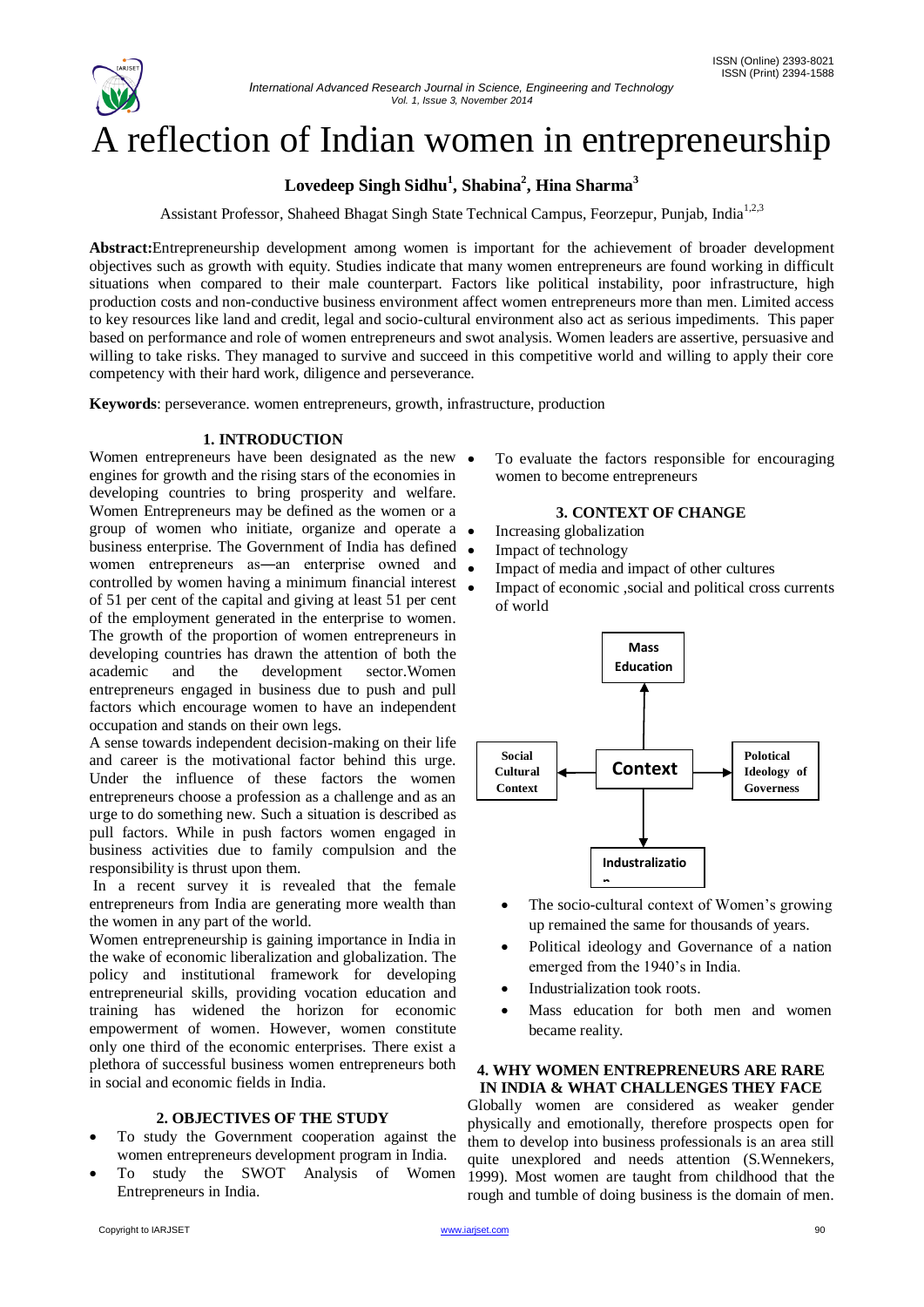

Many cooperatives and start ups run by women do not Weaknesses have resources to market their products. They end up  $\bullet$ being exploited by the middle men. Rural women and the urban poor have no means of training themselves to do business. Yet within their limited resources, they turn out to be most enterprising. Union leaders use together pressure tactics, police don't take business related harassment complaints seriously, bankers likely to take budding women entrepreneur less seriously. Thanks to  $\bullet$ exposure, men are inherently at ease giving a bribe and getting an electricity connection, for instances. Women have a problem dealing with bribe seekers. There are simply not enough schemes to train women as entrepreneurs schools where they could update their knowledge.

The growth issue is particularly important in high income countries where women are increasingly entering into technology based business ventures. As compared to males females-owned firms show that businesses headed by women tend to be smaller and grow more slowly than those headed by men. Generally, smaller in size & slower growth rates are perceived as problems (Shane and Venkataraman, 2000). Indeed women face multi dimensional challenges like external financing & credibility as business owners & managers. Additional barriers include socialization networks & practices, family roles and possible lack of business contacts. Disadvantages experienced by women in all these areas are widely believed to result in higher failure rates and lower growth rates for women owned businesses (Bowen, and Hisrich, 1986)

## **5. TEN LEADING WOMEN ENTREPRENEUR IN INDIA**

- Chitra Rajan | Founder, Radix Lifespaces
- Sneha Roy, SanandaMisra | Founders, Toptomato.in
- Pallavi Gupta | Co-Founder, Mast Kalandar
- Jeyalakshmi Venkatanarayanan | Founder, Universe Power Systems
- Anjana Vivek | Founder, Venturebean Consulting
- Vinita Ananth | Founder, Gitgrow
- Richa Kar | Founder, Zivame
- Rashmi Vallabhajosyula | Founder, Altius Cnsulting
- Indhu Radhakrishnan | Co-Founder, India Syndicate
- Shrilakshmi Desiraju | Founder, Triphase Pharmaceuticals

## **6. SWOT ANALYSIS**

A parameter to examine the growth and performance of  $2$ . women

**Strengths** 

- Women entrepreneur can be defined as a confident, innovative and creative women capable of achieving self economic independence individually or in collaboration, generate employment opportunities for others through initiating, establishing and running the enterprise by keeping pace with her personal, family and social life.
- Women prefer to work from their own residence, difficulty in getting suitable jobs and desire for social recognition motivates them self–employment.
- Copyright to IARJSET [www.iarjset.com](http://www.iarjset.com/) 91
- Absence of proper support, cooperation and back-up for women by their own family members and the outside world people force them to drop the idea of excelling in the enterprise field.
- Women's family obligations also bar them from becoming successful entrepreneurs in both developed and developing nations.
- Achievement motivation of the women folk found less compared to male members.
- The greatest deterrent to women entrepreneurs is that they are women.

Opportunities

- Women inculcate entrepreneurial values and involve greatly in business dealings.
- Business opportunities that are approaching for women entrepreneurs are eco–friendly technology, Bio-technology, IT enabled enterprises, event management, tourist industry, Telecommunication, Plastic materials, Mineral water, Herbal & health care, Food, fruits and vegetables processing.
- Women entrepreneurs avail new opportunities in the rural areas such as Ice cream, channel products, papads and pickles and Readymade garments.

# **Threats**

- Fear of expansion and Lack of access to technology.
- Lack of self–confidence, will power, strong mental outlook and optimistic attitude amongst women creates a fear from committing mistakes while doing their piece of work.
- Credit discrimination and Non Cooperative officials.
- Insecure and poor infrastructure and Dealing with male labourers.
- Indian women give emphasis to family ties and relationships

## **7. FINDINGS**

1. Women entrepreneurs are having basic native knowledge, skill, potential and resources to establish and manage enterprise, but at the same time women entrepreneurs faced lots of problems like lack of education, social barriers, legal Role of Women Entrepreneurs in India:A SWOT Analysis 237formalities, high cost of production, male dominated society, limited managerial ability, lack of self confidence, harassment and not fulfillment of rules and regulation etc.

Various factors like positive reinforcement and negative reinforcement influencing women entrepreneurs.

3. Government takes various steps for the upliftment of women entrepreneurs in 7th five year plan, 8th five year plan and in 9th five year plan.

4. Women have the potential and determination to setup, uphold and supervise their own enterprise in a very systematic manner, appropriate support and encouragement from the society, family, government can make these women entrepreneur a part of mainstream of national economy and they can contribute to the economy progress of India